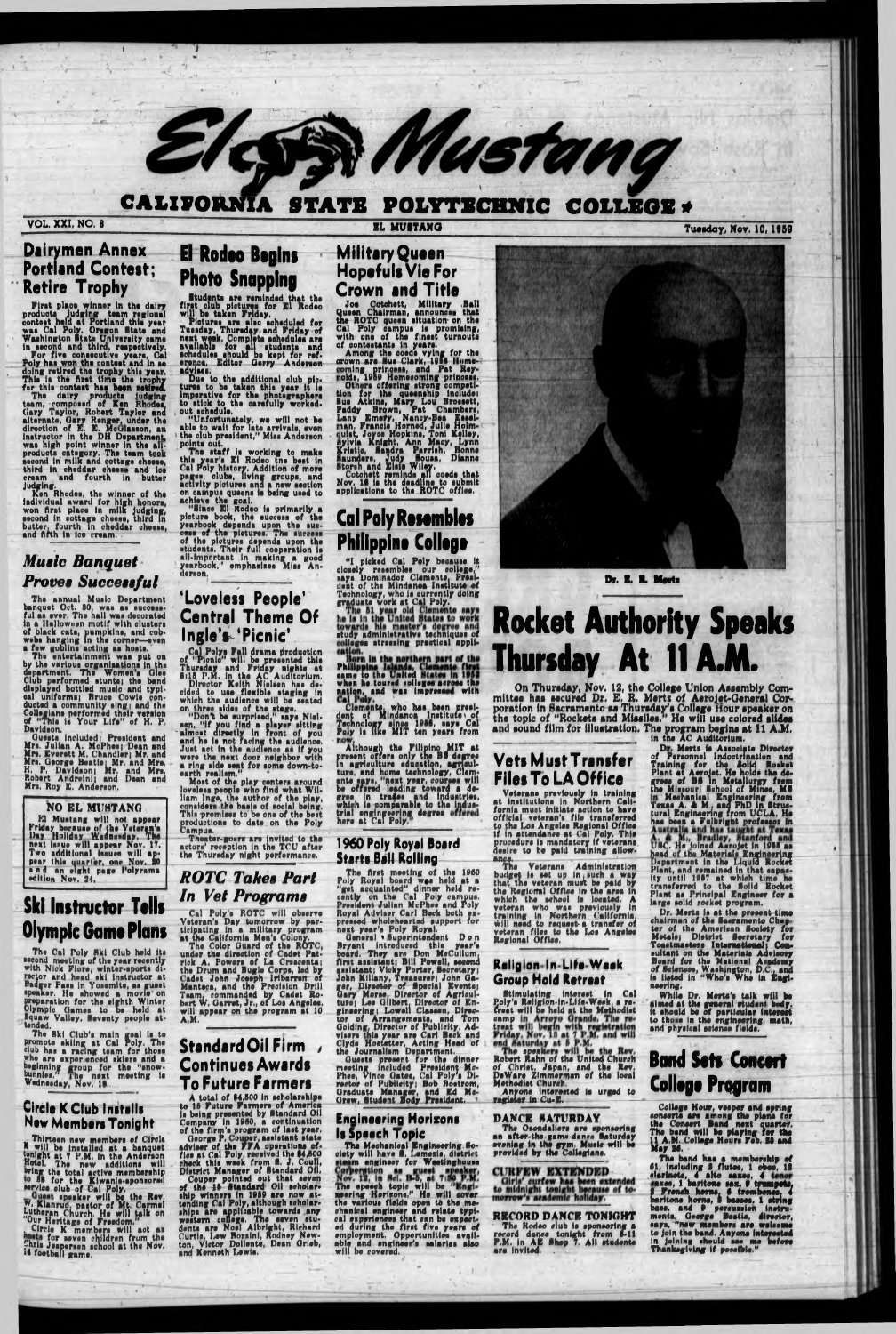Page 2 **Page 2 EL MUSTANG** Tuesday, Nov. 10<sup>1959</sup>

# Diablos Nip Mustangs 29-28 In Rose Bowl CCAA Thriller

**Miss Knockout Contest Here Open To Campus Beauties**

As King Football nears the end of hla annual reign and signup sheets appaar for tne novloo boxing tournamsnt, anothar avent looma, often capturing the attentlon of thoaa unmovad by pugl-Ham.

Pasadena's Rose Bowl has been<br>the scene of many football tha acone of many football olaaalcai but for sneer thrill potential, Saturday's Mustang-<br>Diablos\_matinee\_offered\_some\_6000<br>hoarse-voiced\_spectators\_one\_of\_the ilabloa matlnaa offarad aoma 0000 oarse-voiced spectators one of the moat spectacular daahea In tho bowl'a colorful hlatory.

Tho Muatanga, with apparvnt dlaragard for tho Diabloa proaa clippings, completely dominated play In the flrat half, aoorlng 14 points while holding the southernera acoroloaa,

Tho third annual "Mlaa Knockout" oontaat will and thla yaar with the crowning of the queen to tako plaoa during (ha Novicu boxing tournainont, Uoc. 9, 8, and 4.

The Diablos came is rmlnad to ahi mo back after a ahow dotermined to show the Mustangs why they load the CCAA In total rushing and aoorlng. Stan WUkaraon acorad flrat for the Diabloa, running from the four yard Una. Carey converted. Diablo quarterback Ron Hauarwaaa unveiled a deadly left arm early In tha fourth quarter, hitting Dave Sandall and Dave Roas, both ends, with amaz-Ing regularity, before Wllkeraon romped three yarda for anothar

An out of bounda kickoff gave Loe Angelas the ball on the 60. On the second play, Womack shot through tackle and raced 41 yards to tho Mustang five. On the next play Wllkeraon want over to tie the score 98-88. Kvoryone In the atadlum was tense except Carey, who nonchalantly boomed the con**version** through for the tie breaking point.

The Mustanga tried vainly to Jump back Into tha lead with one minute remaining, but one of Klostorman's paaaaa wont awry, and tho Diabloa retained possession of the ball.

Tom Klootarman plunged to imydlrt from tha Diabloa one yard lino Juat after the aeoreleea flrat quarter ended. Willla Hill added the extra point. Carl Howser bumped hla way to Poly'a thlrteenth point minutes later, Hill again converting.

> moat Lewis and next Saturday Stadium. Kickaion of the ball.<br>The Mustangs meet Clark University nan night In Muatang Sta off time will be  $\overline{\mathbf{a}}_i$  15.

-All prospective contestants may obtain entry blanks In tho Asso-

touchdown had what appeared comfortable 98-22 Kelly for a 66 yard paaa-run combination, and tho din then came from the Mustang section. Willla Hill converted, and with leas then three minutes left the Muatanga to be a fairly lead.

aoora. The onaulng conversion proved to be the key to the Diablos onepoint victory, as Wilkerson silced<br>through for a two point tally, to<br>put the Diablos in the lead for the ough for a two point tally, to the Diablos in the lead for the flrat time 16\*14.

# Colts Nip Seahawks; End Undofeattd Saaion

Colt quarterback Ken Lott's talent for calling the right play at the right time—proved Instrumental In the Heanawk's demise. Lott, who completed aix of 18 aerials for 107 yarda, also carried 10 times for 84 yarda. Pullback Wayne Maples, who scampered 81 yards for what proved to be the winning touchdown, nicked up 66 yards for the evening's work.

Mlaa Knockout will reign over tha novice tournamant aa wall aa all noma boxing matchaa, according to Tom Lea, Varsity Boxing Coach.

Any Cal Poly coed may enter the ruce for Mlaa K.O. provided that ahe qualifies under tho one requirement: a contestant muat bo unmarried,

ciated Student Body office, or In tho dorms.

# MERMEN BREAK EVEN

««\*  $(4)22$ 

**WASH, DRY, FOLD** "seep free" ell fee **50c Per Load Shirts and pents** head Ironed CAL PARK LAUNDROMAT 119 Hathway St.

Breaking even in a dual event road ahow over tho weekend, tha Mustang water polo team hammered out an easy 18-0 win over Saint Mary's of Moraga, while going on tha rocks 10-4 against a powerful University of California at Herkoley squad.

**Reference • Science Philosophy • Travel** 

approx!- At this point, with approxi-<br>ately nine minutes remaining, mately nine mlnutaa r and both rooters sections standing In a franslod roar of oxcltemeni, the apactacular finals developed i

Tom Kloatorman started completing paaaaa. and with leaa than six minutes left, hit Curtis Hill on the Diablos three. Curt rolled Into the end sone; brother Willis added his third consecutive conversion, his third conaooutive conversion, and the Mustangs again took tho load 91-16.

Fans who came to see the league's leading scorer and rusher in the form of Joe Womack, received their money's worth on the next kickoff, when the fleqt footed , fullback, who had been contained most of the day, took Boxcar Coopor'a kickoff on hla own two yard line and soamperod 98 yarda to tie the aooro. Carey converted to put the Diabloa In the lead once again 99-91, .

The Angelenos were still yelling for Womack's brilliant run when Klootarman hit halfback Roger

Rounding schedule with a a surprisingly **t** Tom man out a five-game a 90-18 victory over Cabrlllo elov-Coach tough an In Watsonville recentl  $\mathbf{I}$ for one more opponent to add to tly, Coach Lee's undefeated 1969 Fresh-Colts are currently looking their victory skein.

Lee has sent queries to both<br>UCLA and USC, offering chal-<br>lenges to their freshman units. CLA and USC, offering chal-<br>ages to their freshman units.<br>In Saturday's Halloween contest,

*W a r n im n* Kirby and Ken to play trick or Cabrlllo'a Negro managed to play treat with the Loemon, keeping tho northerners In the game throughout tho contest.

Kirby, a former All-State player with last year's Santa Crus High School's undefeated eleven, romped for 44 yarda against the Colts.

"We moved well throughout the game," said Coach Lee, "But we were sure hurt by costly penalties and ^a couple of untimely fum-

Lee particularly praised the work of linemen Al Marlnal who performed for a full 80 minutes: Roy Hclalshba, who blocked a Seahawk punt, grabbed the ball in mid-air, and romped 26 yards for the Colts second score; and guard Jerry Dow, another flO-mlnuteman,

"We were hurt In the flrat quarter when Andy Burnett, a right end, was Injured. We had to call on Jerry Williams, our only remaining right end, to finish the entire contest with a severe charley horse," added Lee, COLTA ERAHAWKS<br>BKAHAWKS 17 12<br>BKAHAWKS 17 First Downs<br>Yde Gained Rushing<br>Tds (Inined Passing IM



GREAT

BOOKS

# **1/2 TO 1/3 OFF AND MORE**

Your El Corral Collogo Bookitoro can now offer you a vast variety of great books; these beautifully bound volumoi will mako wondorful gifts or additions to your own library!!

**Psychology • Art**

٠

History **Romance** 

**Sports • Adventure**

**Poetry** <sup>w</sup> **Humor**

*fill £u b /ecU l* Come *Jn* Today! *m l* BOOKSTORE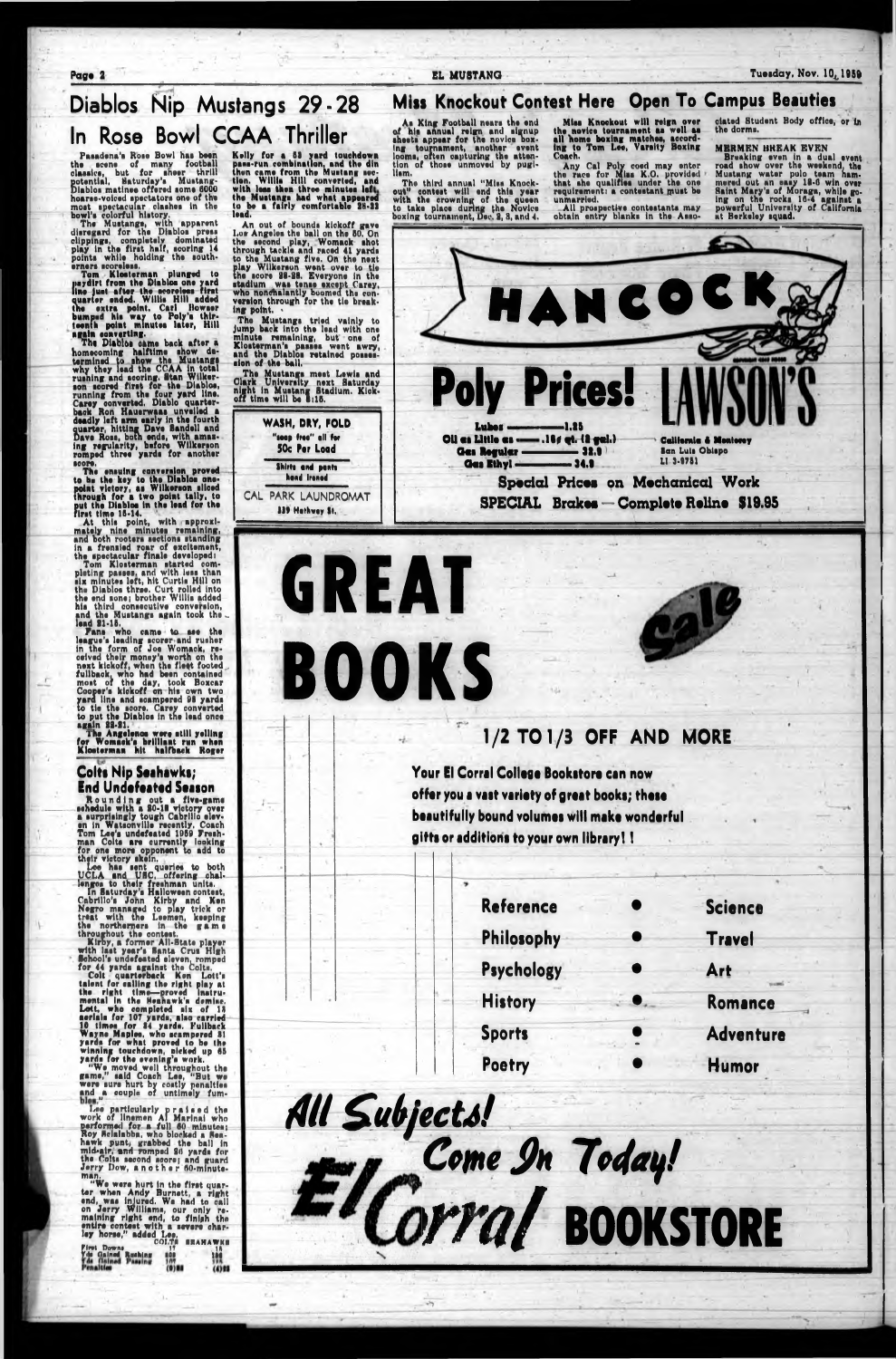# Tuesday, Nov. 10, 1959



**Real Estate Loans & Appraisals** Telephone Liberty 3-2682

**Elmer Moody** 

Cal Poly's Gift Headquarters



Page 3

# Where You ALWAYS SAVE at CLARENCE BROWN'S



**CAREERS UNLIMITED** Naval Weapons Laboratories are geared for your career advancement in GUIDED MISSILE SCIENCE, ROCKETRY, UNDERWATER ORDNANCE, OUTER SPACE EXPLORATION, and ELECTRONIC TECH-NOLOGY. BASIC and APPLIED RESEARCH U.S. NAVAL ORDNANCE TEST STATION China Lake, Calif. . Pasadena, Calif. NAVAL ORDNANCE LABORATORY Corona, California · Electronic, Mechanical, and Aeronautical Engineers @ Electronic Scientists @ Physicists **BACHELOR and Interview Dates - 23, 24 Nov. 1959** ADVANCED DEGREES See your Placement Director<br>U. S. Civil Service